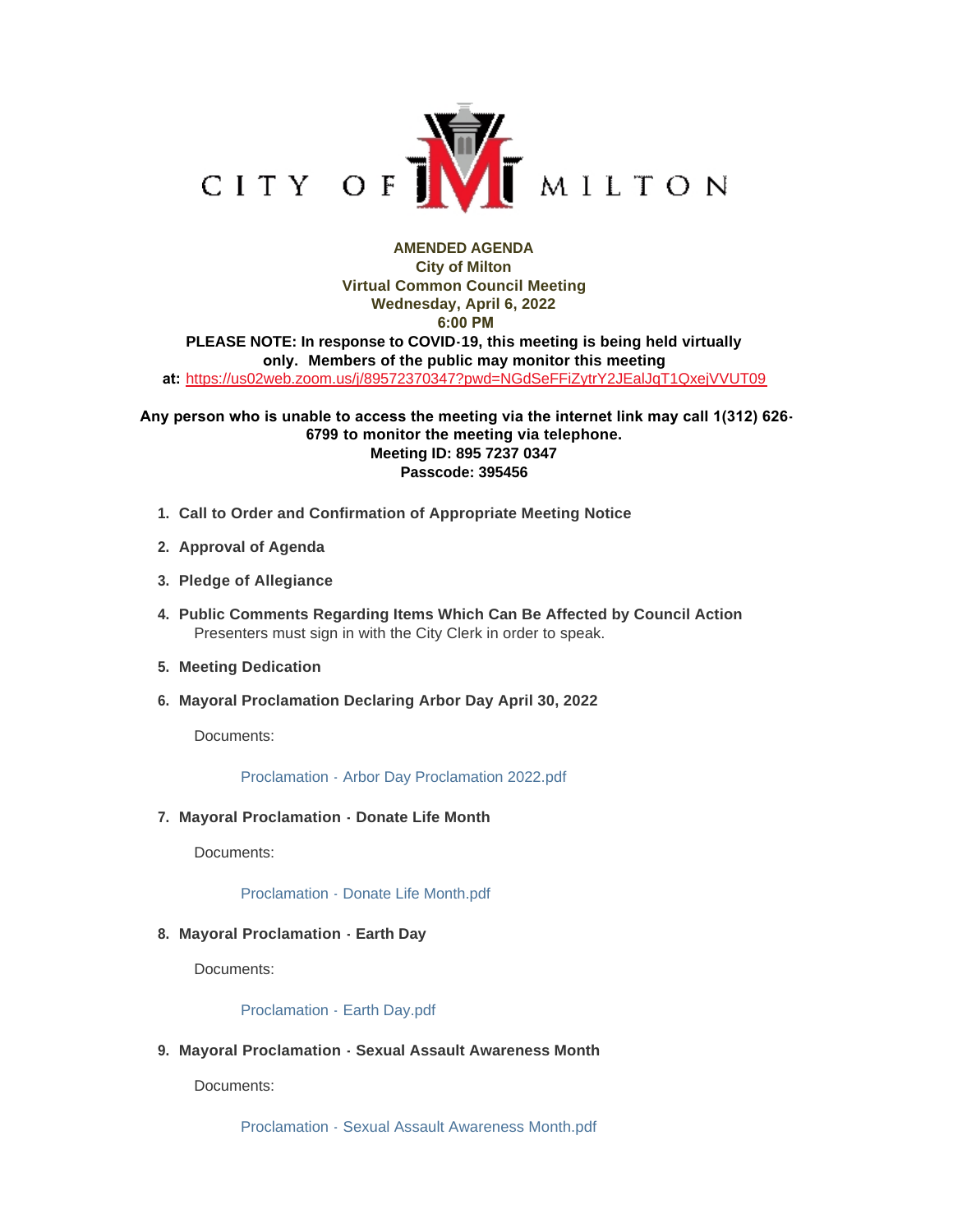## **Mayoral Proclamation - Municipal Treasurers Appreciation Week 10.**

Documents:

[Proclamation - Municipal Treasurers Appreciation.pdf](https://www.milton-wi.gov/AgendaCenter/ViewFile/Item/9656?fileID=7494)

**Mayoral Proclamation - National Library Week 11.**

Documents:

[Proclamation - National Library Week - April 3-9, 2022.pdf](https://www.milton-wi.gov/AgendaCenter/ViewFile/Item/9618?fileID=7432)

**Mayoral Proclamation - Alcohol Awareness Month 12.**

Documents:

[Proclamation - Alcohol Awareness Month April 2022.pdf](https://www.milton-wi.gov/AgendaCenter/ViewFile/Item/9653?fileID=7491)

**Approval of Minutes - March 15, 2022 13.**

Documents:

[Common Council Minutes 3-15-2022.pdf](https://www.milton-wi.gov/AgendaCenter/ViewFile/Item/9611?fileID=7497)

**Discussion and Possible Action Regarding Eagle Scout Project to Construct and 14. Place Bat Houses on City of Milton Property**

Documents:

Memo - [Pregler Donation Request.pdf](https://www.milton-wi.gov/AgendaCenter/ViewFile/Item/9621?fileID=7510) Pregler - [Donation Request.pdf](https://www.milton-wi.gov/AgendaCenter/ViewFile/Item/9621?fileID=7443) [Bat House Specifications.pdf](https://www.milton-wi.gov/AgendaCenter/ViewFile/Item/9621?fileID=7511)

**Discussion and Possible Action Regarding the Memorandum Of Understanding - 15. Petition for Membership to the Edgerton Fire Protection District**

Documents:

Press Release - [MOU 4-1-2022.pdf](https://www.milton-wi.gov/AgendaCenter/ViewFile/Item/9645?fileID=7495) [Memorandum of Understanding -](https://www.milton-wi.gov/AgendaCenter/ViewFile/Item/9645?fileID=7496) Petition for Membership - proposed draft 4-1-22 4854-6758-2234 v.1.pdf

**Discussion and Possible Action Regarding a Commercial Façade Grant Application 16. for Stockman Property Development, LLC at 649 College Street**

Documents:

Memo - [649 College Street Facade Grant Application.pdf](https://www.milton-wi.gov/AgendaCenter/ViewFile/Item/9612?fileID=7441) [Facade Improvement Program Application\\_649 College.pdf](https://www.milton-wi.gov/AgendaCenter/ViewFile/Item/9612?fileID=7415) [Front Before.pdf](https://www.milton-wi.gov/AgendaCenter/ViewFile/Item/9612?fileID=7507) [Rear Before.pdf](https://www.milton-wi.gov/AgendaCenter/ViewFile/Item/9612?fileID=7508) [Exterior color sample.pdf](https://www.milton-wi.gov/AgendaCenter/ViewFile/Item/9612?fileID=7414) [Blue Line Estimate.pdf](https://www.milton-wi.gov/AgendaCenter/ViewFile/Item/9612?fileID=7412) [Blue Line Insurace.pdf](https://www.milton-wi.gov/AgendaCenter/ViewFile/Item/9612?fileID=7413) [SPI Insurance.pdf](https://www.milton-wi.gov/AgendaCenter/ViewFile/Item/9612?fileID=7419)

**Discussion and Possible Action Regarding Ordinance #493 Amending Article XIII of 17.**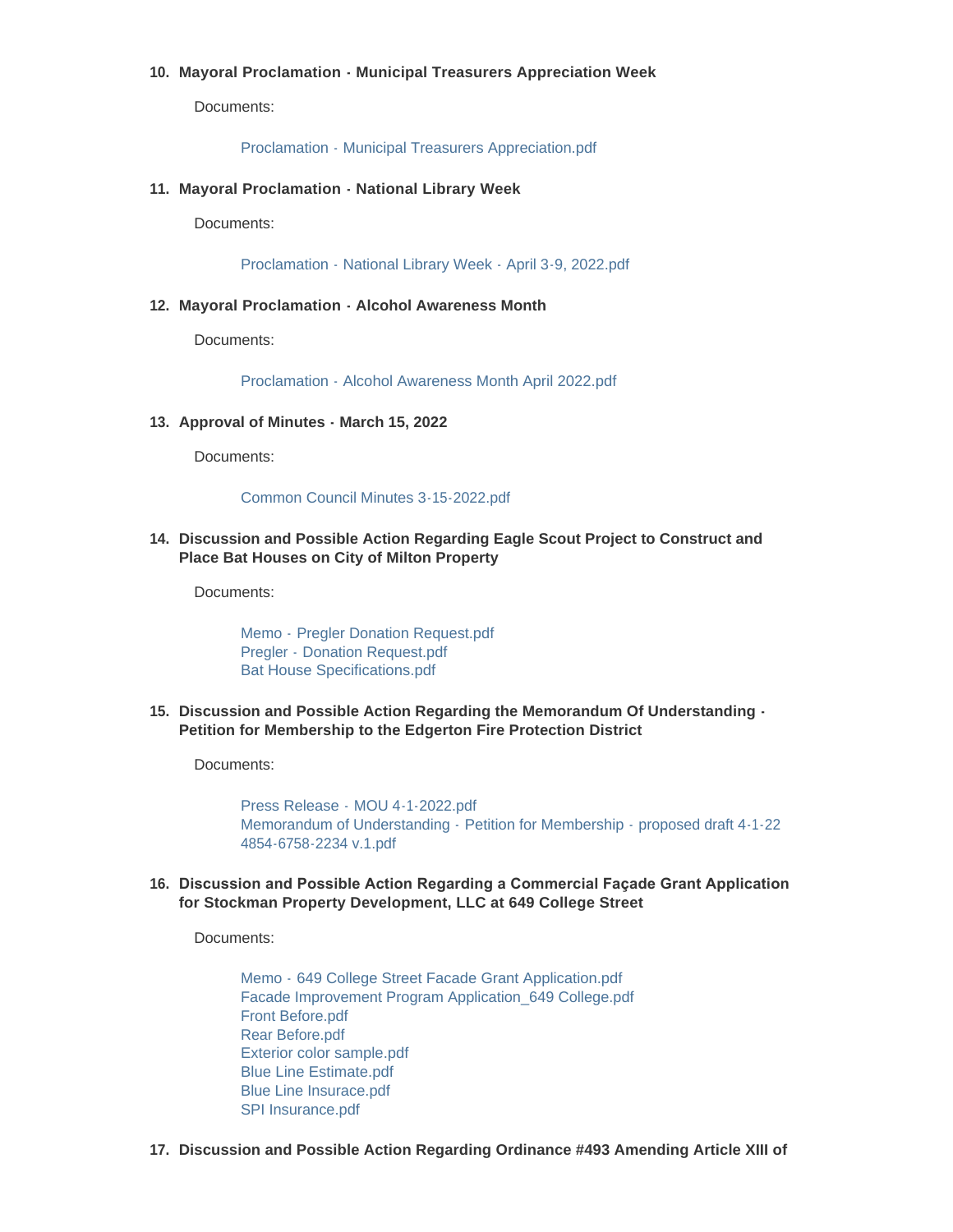## **Chapter 14 Regulating Mobile Businesses**

Documents:

[Memo - Mobile Business Ordinance Amendment.pdf](https://www.milton-wi.gov/AgendaCenter/ViewFile/Item/9623?fileID=7477) [Ordinance 493 - Repealing and Recreating Article XIII - Ch 14 - Mobile](https://www.milton-wi.gov/AgendaCenter/ViewFile/Item/9623?fileID=7478)  Businesses.pdf

**Discussion and Possible Action Regarding a TIF Development Agreement with 18. Signature Warehousing LLC.**

Documents:

[Memo - Signature Warehousing - TIF Development Agreement.pdf](https://www.milton-wi.gov/AgendaCenter/ViewFile/Item/9615?fileID=7427) [Signature Warehousing - TIF Development Agreement - DRAFT.pdf](https://www.milton-wi.gov/AgendaCenter/ViewFile/Item/9615?fileID=7428)

**Discussion and Possible Action Regarding an Amended Offer to Purchase 31.229 19. Acres of Land Along Putman Parkway**

Documents:

[Memo - Signature Warehousing - Amended Offer to Purchase.pdf](https://www.milton-wi.gov/AgendaCenter/ViewFile/Item/9613?fileID=7434) [Vacant Land Offer to Purchase - signed by Buyer.PDF](https://www.milton-wi.gov/AgendaCenter/ViewFile/Item/9613?fileID=7449) [Second Amendment to Offer - Signed by Buyer 03-23-2022.PDF](https://www.milton-wi.gov/AgendaCenter/ViewFile/Item/9613?fileID=7447) [New Building Study Option 5 Site Plan Revised.pdf](https://www.milton-wi.gov/AgendaCenter/ViewFile/Item/9613?fileID=7446) [Signature Warehousing Site Layout.pdf](https://www.milton-wi.gov/AgendaCenter/ViewFile/Item/9613?fileID=7448)

**Discussion and Possible Action Regarding a TIF Development Agreement with 20. Putman Parkway I Corp**

Documents:

[Memo - Putman Parkway I Corp - TIF Development Agreement.pdf](https://www.milton-wi.gov/AgendaCenter/ViewFile/Item/9622?fileID=7501) [TIF Development Agreement \(1750 Putman Parkway Addition\).pdf](https://www.milton-wi.gov/AgendaCenter/ViewFile/Item/9622?fileID=7480)

**Discussion and Possible Action Regarding Replacement of the Biosolids Thickening 21. Building Make Up Air Equipment**

Documents:

[Memo - WWTP Biosolids Building Make Up Air Equipment Replacement.pdf](https://www.milton-wi.gov/AgendaCenter/ViewFile/Item/9614?fileID=7516) [Make Up Air Replacement Proposals.pdf](https://www.milton-wi.gov/AgendaCenter/ViewFile/Item/9614?fileID=7515)

**Discussion and Possible Action Regarding Engineering Services for Northeast Lift 22. Station Design**

Documents:

[Memo Northeast Lift Station.pdf](https://www.milton-wi.gov/AgendaCenter/ViewFile/Item/9616?fileID=7429) [Northeast Lift Station Design WO.pdf](https://www.milton-wi.gov/AgendaCenter/ViewFile/Item/9616?fileID=7430)

**Discussion and Possible Action Regarding Property Transfer Related to the 23. Regional Storm Water Facility from Clasen Quality Chocolates to City of Milton**

Documents:

[Memo - Clasen Quit Claim Deed.pdf](https://www.milton-wi.gov/AgendaCenter/ViewFile/Item/9638?fileID=7476)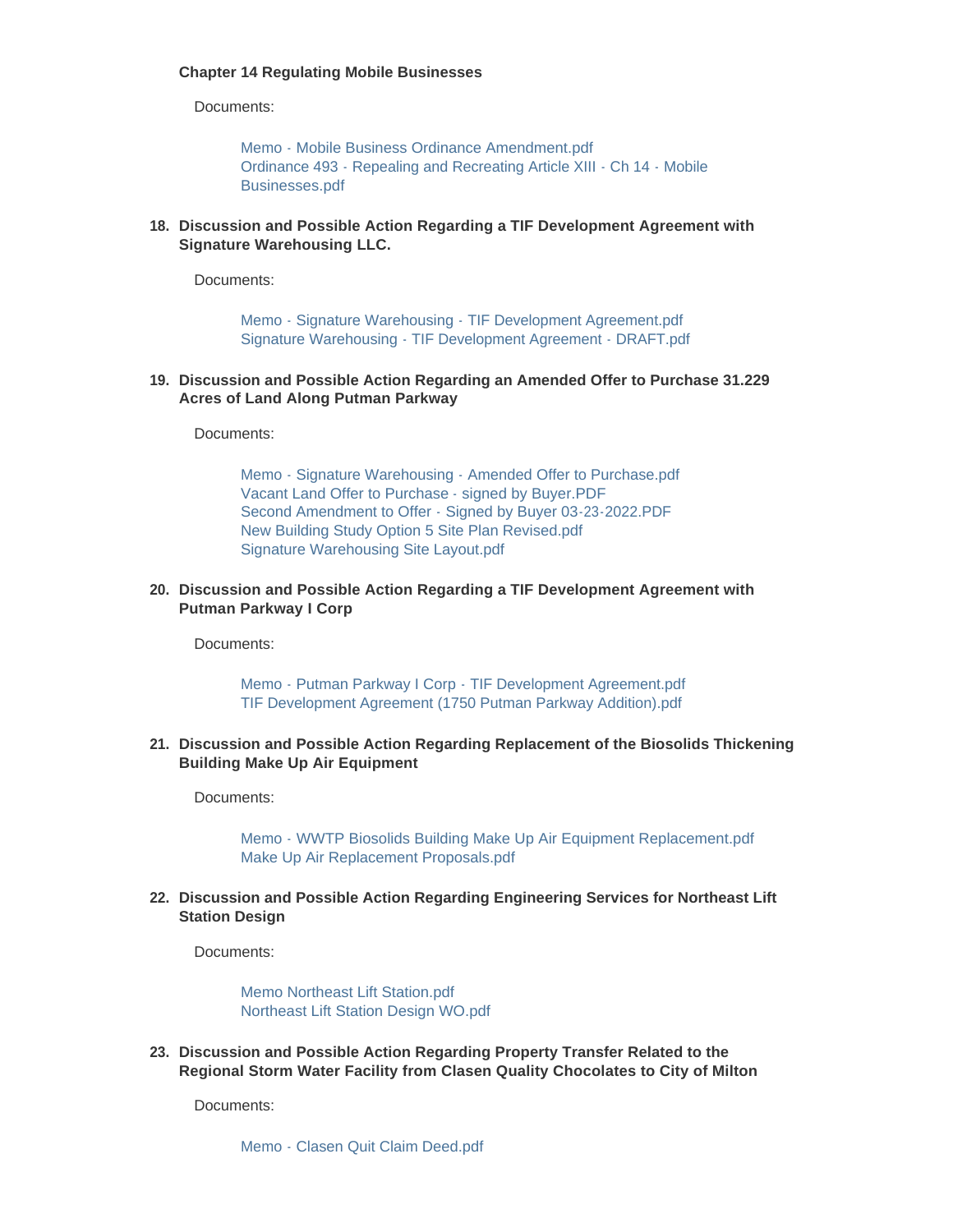**Discussion and Possible Action Regarding the Proposed 2022 Water, Wastewater 24. and TID Budgets**

Documents:

[Memo - Utility and TID Budgets 2022.pdf](https://www.milton-wi.gov/AgendaCenter/ViewFile/Item/9646?fileID=7488) [2022 Water.pdf](https://www.milton-wi.gov/AgendaCenter/ViewFile/Item/9646?fileID=7487) [2022 Wastewater.pdf](https://www.milton-wi.gov/AgendaCenter/ViewFile/Item/9646?fileID=7517) [2022 TID 6.pdf](https://www.milton-wi.gov/AgendaCenter/ViewFile/Item/9646?fileID=7481) [2022 TID 7.pdf](https://www.milton-wi.gov/AgendaCenter/ViewFile/Item/9646?fileID=7482) [2022 TID 9.pdf](https://www.milton-wi.gov/AgendaCenter/ViewFile/Item/9646?fileID=7483) [2022 TID 10.pdf](https://www.milton-wi.gov/AgendaCenter/ViewFile/Item/9646?fileID=7484) [2022 TID 11.pdf](https://www.milton-wi.gov/AgendaCenter/ViewFile/Item/9646?fileID=7485)

**Discussion and Possible Action Regarding Easement Dedications Related to the 25. Clasen Quality Chocolates Development**

Documents:

Memo - [Clasen Easements.pdf](https://www.milton-wi.gov/AgendaCenter/ViewFile/Item/9637?fileID=7474) [Private Storm Sewer Easement \(Clasen\\_City\).pdf](https://www.milton-wi.gov/AgendaCenter/ViewFile/Item/9637?fileID=7471) [Public Utility Easement \(Clasen\\_City\).pdf](https://www.milton-wi.gov/AgendaCenter/ViewFile/Item/9637?fileID=7472) [Spur Track Easement \(City\\_Clasen\).pdf](https://www.milton-wi.gov/AgendaCenter/ViewFile/Item/9637?fileID=7473)

**Discussion and Possible Action Regarding Ordinance #494 Amending Division 7 26. Outdoor Swimming Pools**

Documents:

Memo - [Pool Ordinance Amendment.pdf](https://www.milton-wi.gov/AgendaCenter/ViewFile/Item/9624?fileID=7509) Ordinance 494 - [Regulating Swimming Pools.pdf](https://www.milton-wi.gov/AgendaCenter/ViewFile/Item/9624?fileID=7500)

**Discussion and Possible Action Regarding Ordinance #495 Concerning Possession 27. of Alcoholic Beverages in Public Areas – Veterans Park**

Documents:

Memo - [Alcoholic Beverages in Veterans Park.pdf](https://www.milton-wi.gov/AgendaCenter/ViewFile/Item/9658?fileID=7503) Ordinance 495 - [Possession of Alcoholic Beverages in Public Areas \(Veterans](https://www.milton-wi.gov/AgendaCenter/ViewFile/Item/9658?fileID=7504)  Park).pdf

**Discussion and Possible Action on Increase of Costs for Bricks at the Milton Area 28. Veterans Memorial**

Documents:

[Memo - Brick Prices at Veterans Memorial.pdf](https://www.milton-wi.gov/AgendaCenter/ViewFile/Item/9657?fileID=7502)

- **General Items 29.**
	- **Committee Reports a.**
	- **Staff Reports b.**
- **Consideration of a motion to convene into Closed Session, pursuant to Section 30. 19.85(1)(c), Wis. Stats. considering employment, promotion, compensation or**